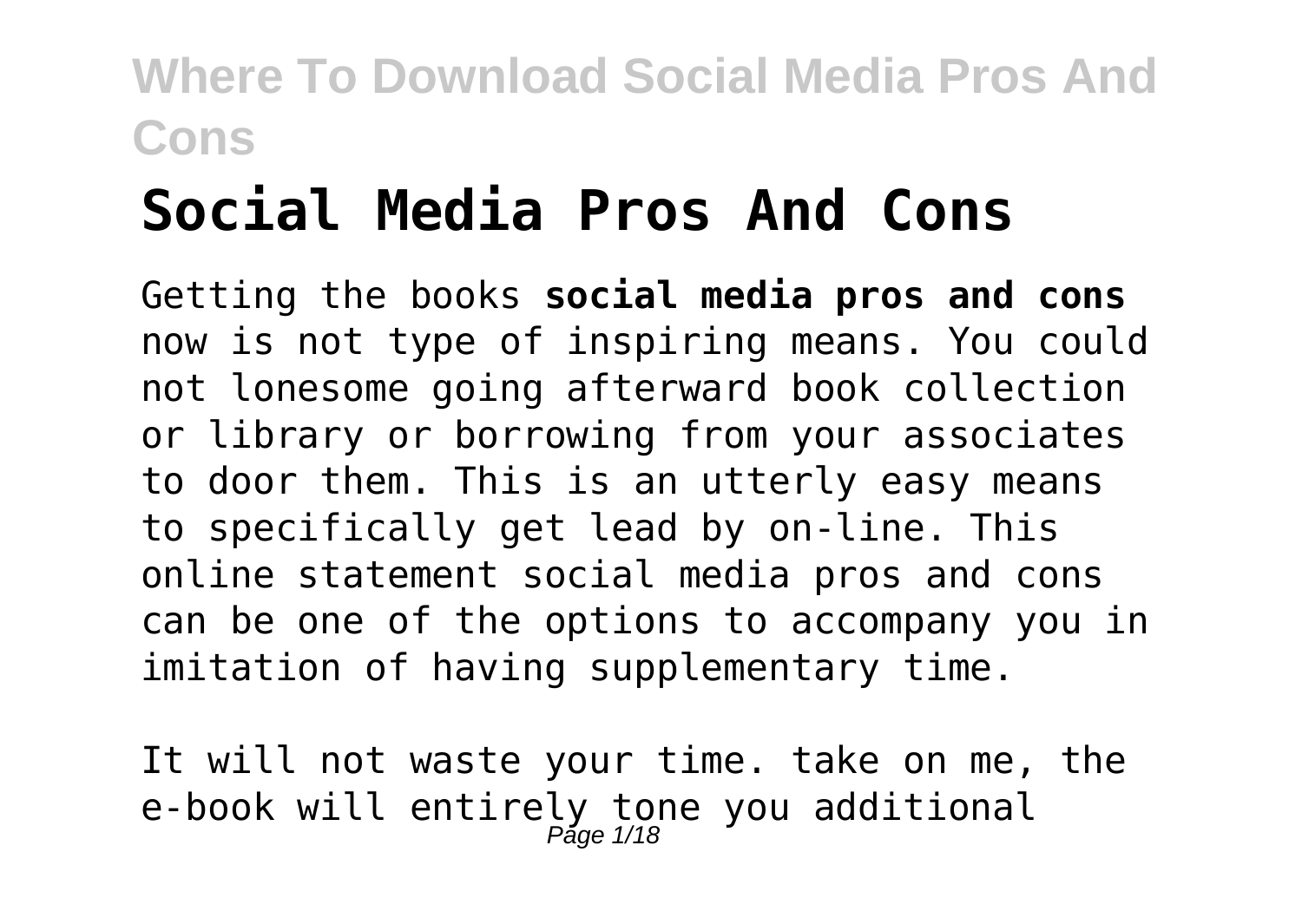business to read. Just invest tiny time to way in this on-line revelation **social media pros and cons** as capably as review them wherever you are now.

Social Media Pros And Cons The PROS and CONS of Social Media SOCIAL MEDIA PROS AND CONS *Pros and Cons of Social Media Social Media pros and cons ECP 23* Social Media: The Pros and Cons for Teens Social Media: Pros and cons The Pros and Cons of Social Media *Social Media: Pros and Cons* Social Media Pros and Cons: Community Building to Facebook Addiction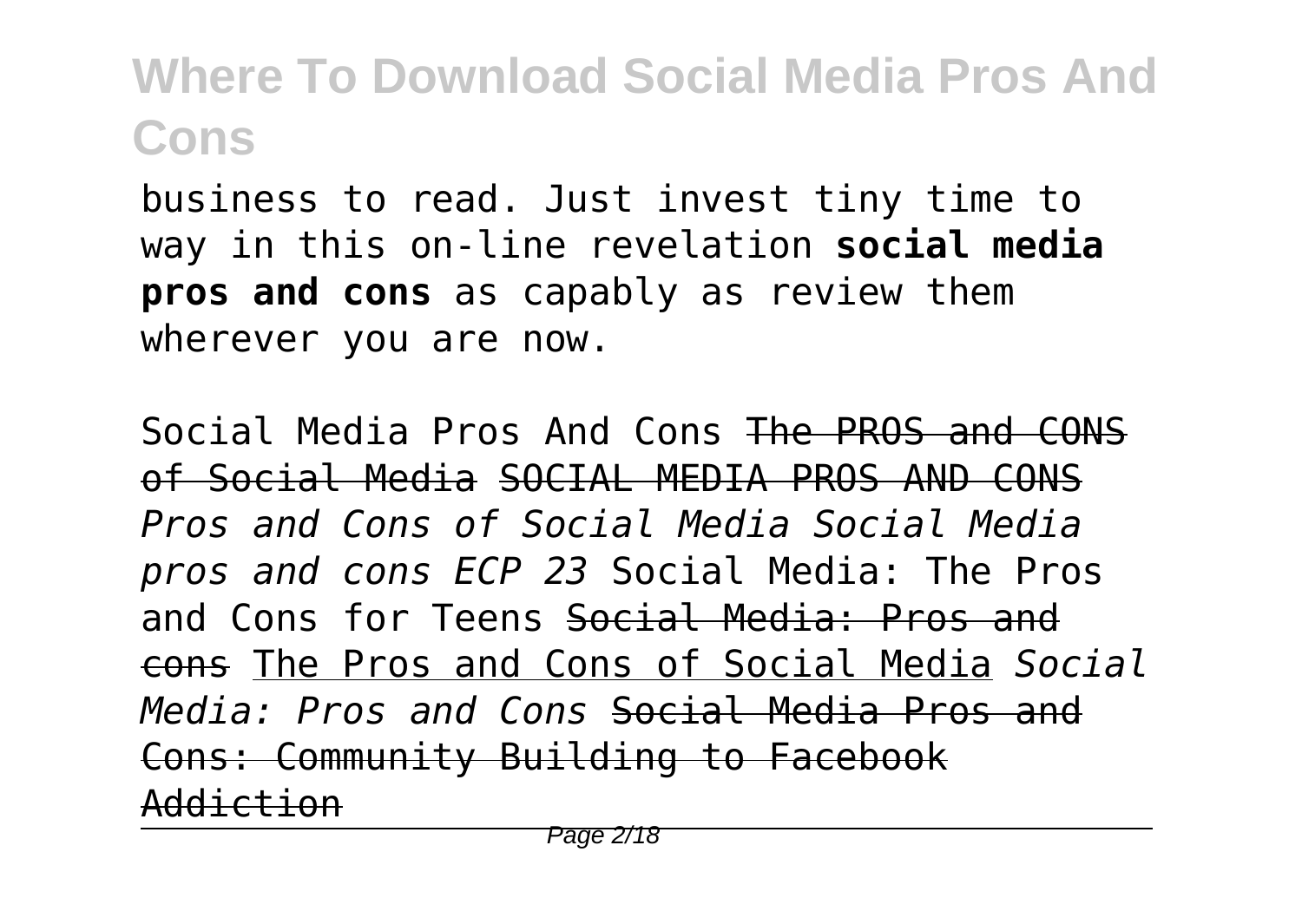Social Media: Advantages and disadvantages Prioritize Pros and Cons of Social Media Channels How social media affects the youth-Pros and cons **Pros \u0026 Cons of Social Media l WA Speech and Debate Club | Video Essays by Nina** How social media creates a better world: Jan Rezab at TEDxSSE WHY I QUIT SOCIAL MEDIA FOR A YEAR AND WHAT I LEARNED The Pros and Cons of Social Media - Employability *Pros and Cons of Teenage Social Media Use* PROS AND CONS OF GOODREADS **SOCIAL MEDIA PRO AND CONS**

Social Media Pros And Cons PROS: Messaging on social media sites can Page 3/18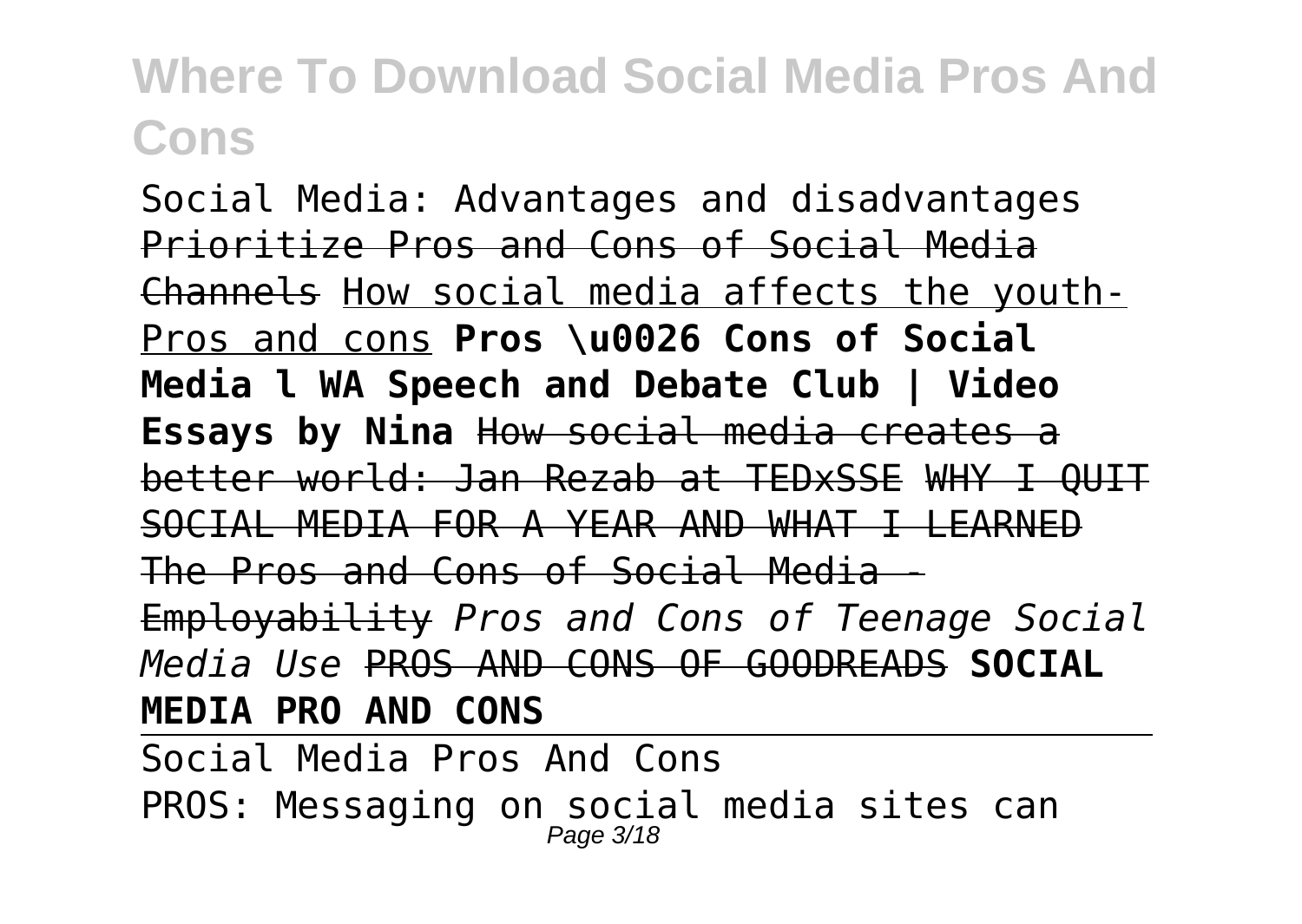lead to face-to-face interactions when plans are made via the sites. Social media increases voter participation and facilitates political change. Social...

#### 20 Pros and Cons of Social Media Use | **SUCCESS**

One of the most obvious pros of using social networks is the ability to instantly reach people from anywhere. Use Facebook to stay in touch with your old high school friends who've relocated all over the country, start a Google Duo chat with relatives who live Page 4/18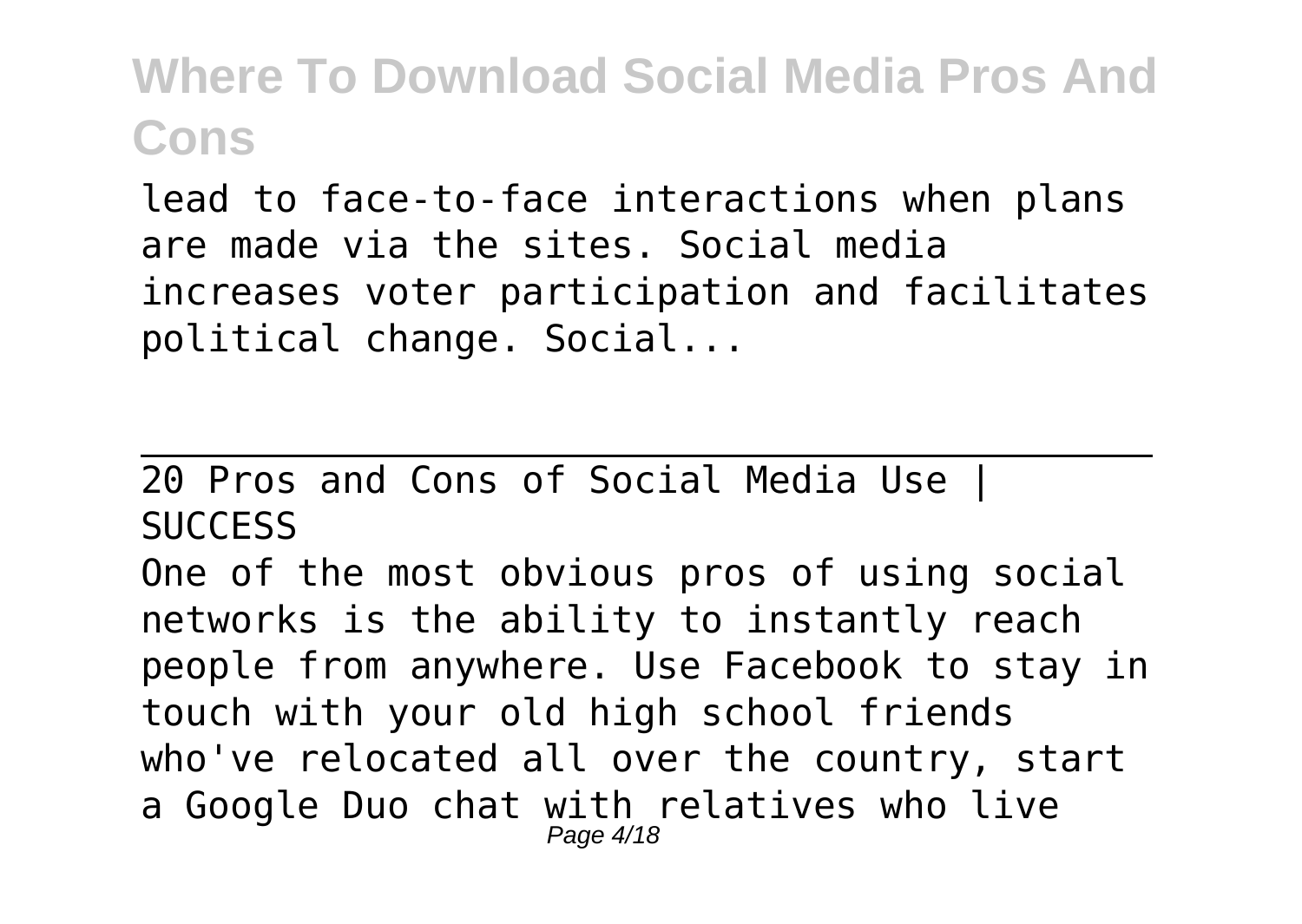halfway around the world, or meet brand new people on Twitter from cities or regions you've never even heard of before.

The Pros and Cons of Social Networking - Lifewire

Pros of Social Media Use. 1. Allows you to keep in touch with people. From time to time, we wonder about friends we've met along the way and what they're doing now. Social ... 2. Socialization even for the most introverted among us. 3. Speeds up communication. 4. Eases loneliness. 5. Promotes safety ... Page 5/18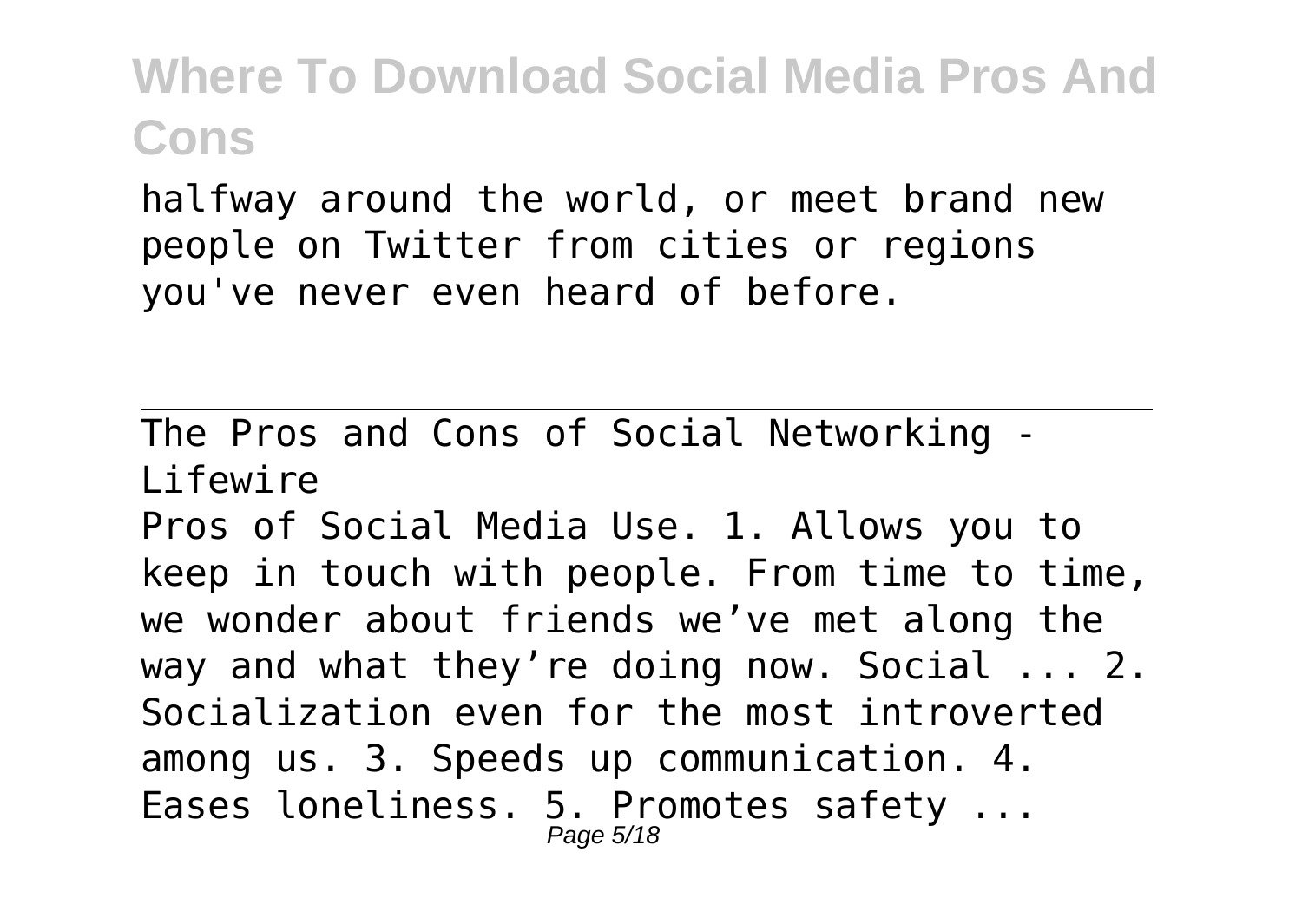31 Eye-Opening Pros and Cons of Social Media Use

The top 10 pros of social media... 1) It's low cost and effective. If you are running a basic social media campaign, then the software is free and there are no subscription costs. 2) There's a huge potential audience (reach) and a chance to go viral. 3) It's not just marketing. 4) It starts a ...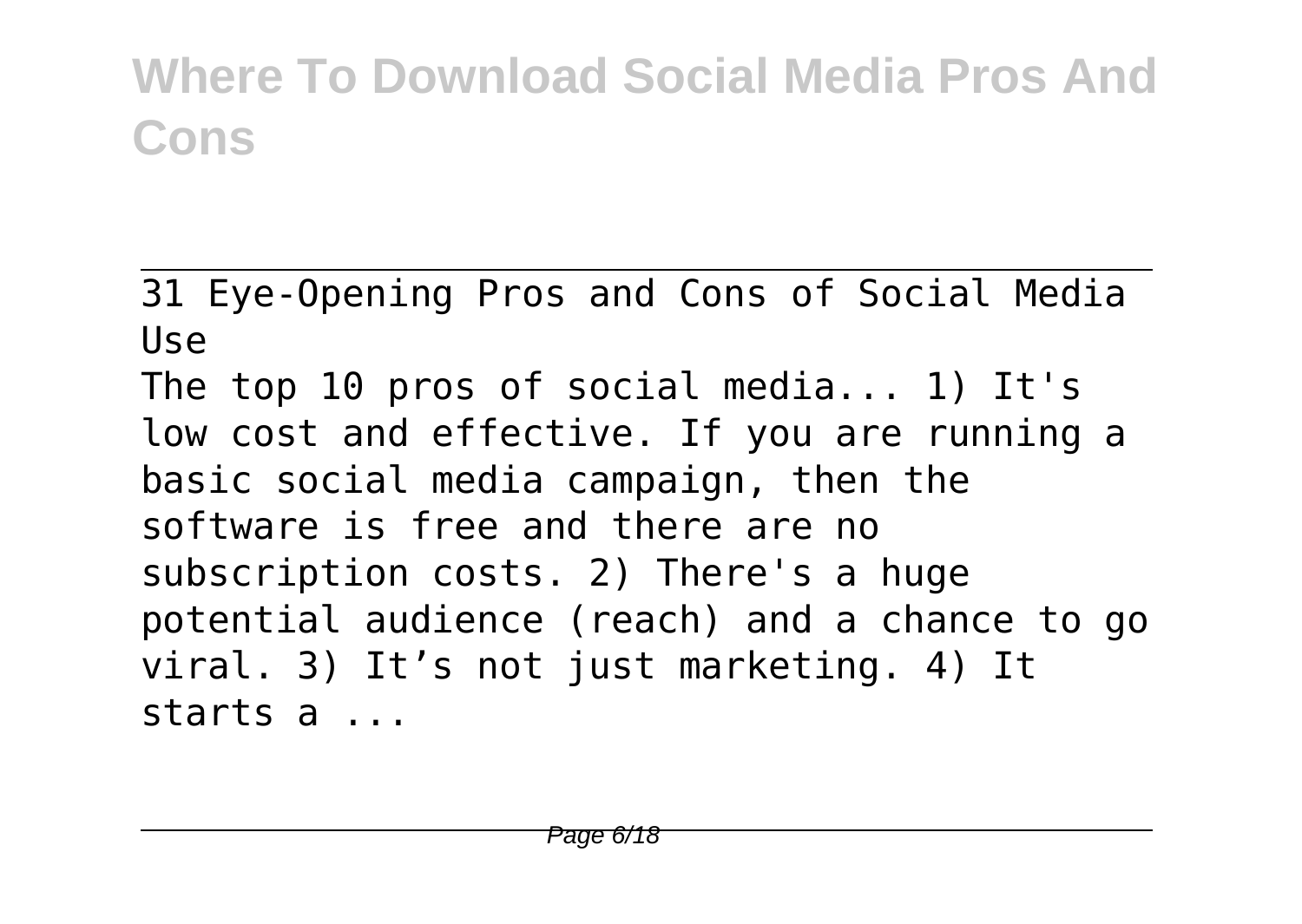Social Media Pros and Cons: The Top 10 Social media is any website or platform that allow sharing of information, pictures, videos, stories among others to individuals across the world. The internet infrastructure has greatly contributed to the growth of social media. Pros: 1. Brand promotion: Businesses can use social media to create product awareness and promote the product to

...

Pros and Cons of Social Media - Pros an Cons This is an interesting statistic about the Page 7/18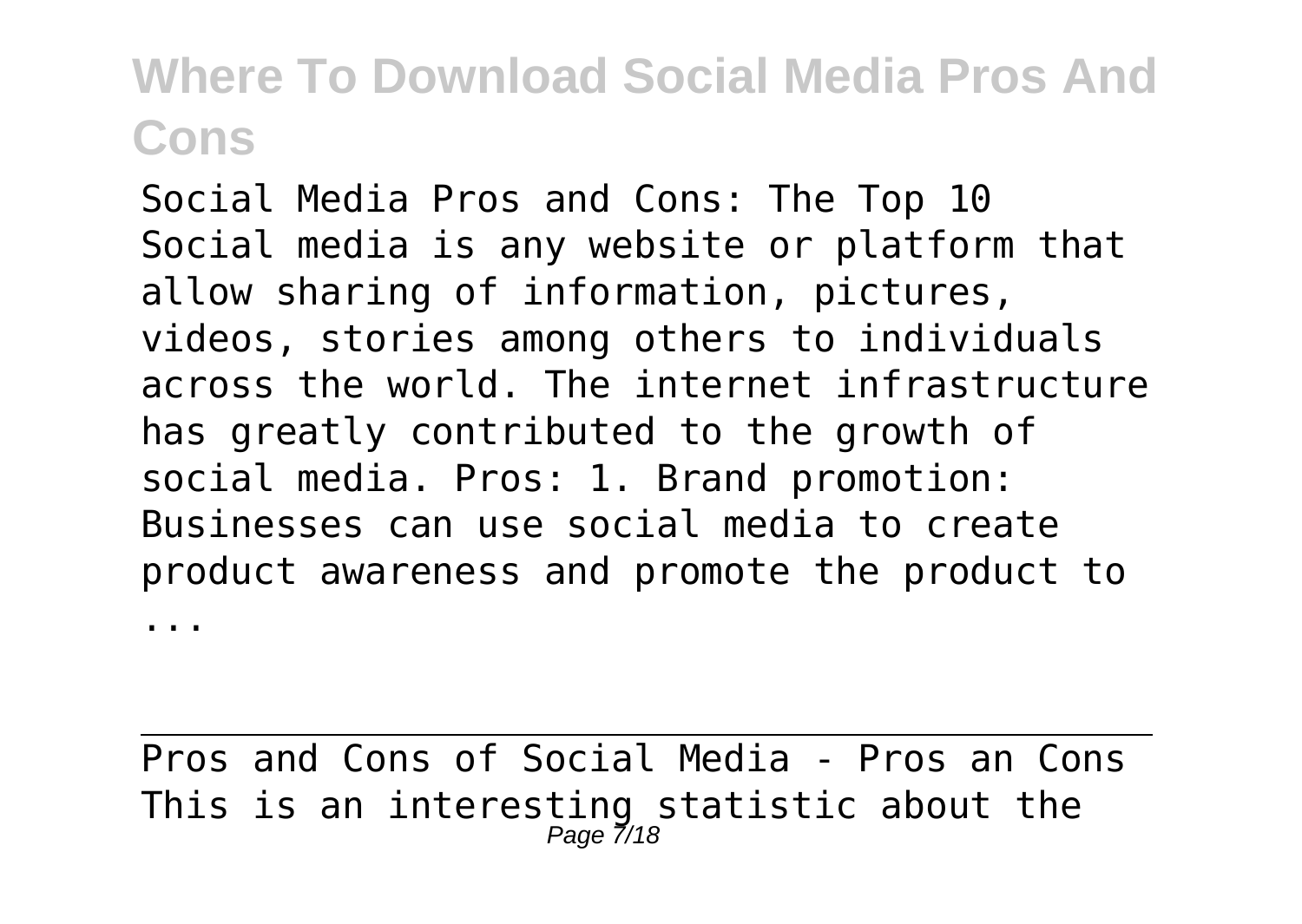pros and cons of social media and its effect on students doing well in school. Students with internet access at a rate of 50% have reported using social networking sites to discuss school work, and another 59% talk about instructive topics. 4-Better quality of life

10 PROS AND CONS OF SOCIAL MEDIA When assessing the pros and cons of social media, it's easy to forget that at its core, social media is fun. If it wasn't, Facebook wouldn't be able to boast almost three Page 8/18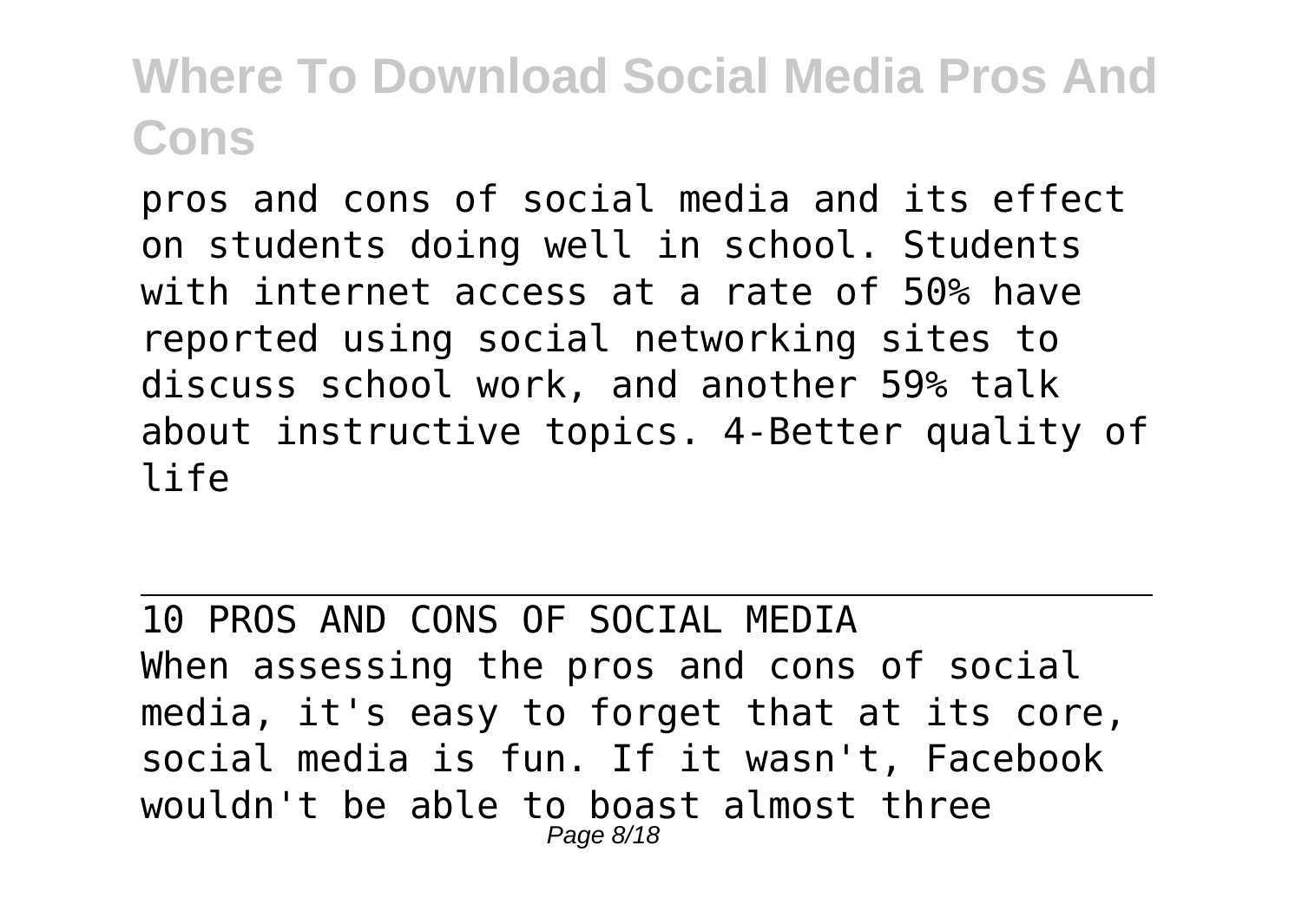billion users. Games, chat, interesting articles, memes, videos--- there's plenty of content to keep you entertained for hours, regardless of your interests.

The Pros and Cons of Social Media | MakeUseOf 8 Pros of Social Media for Business Social media comes with a great feature where you can target the audience according to your requirements like a certain age group or geographical region as per the need of your business. Below are some of the advantages of using Social Media in Business. 1. Page 9/18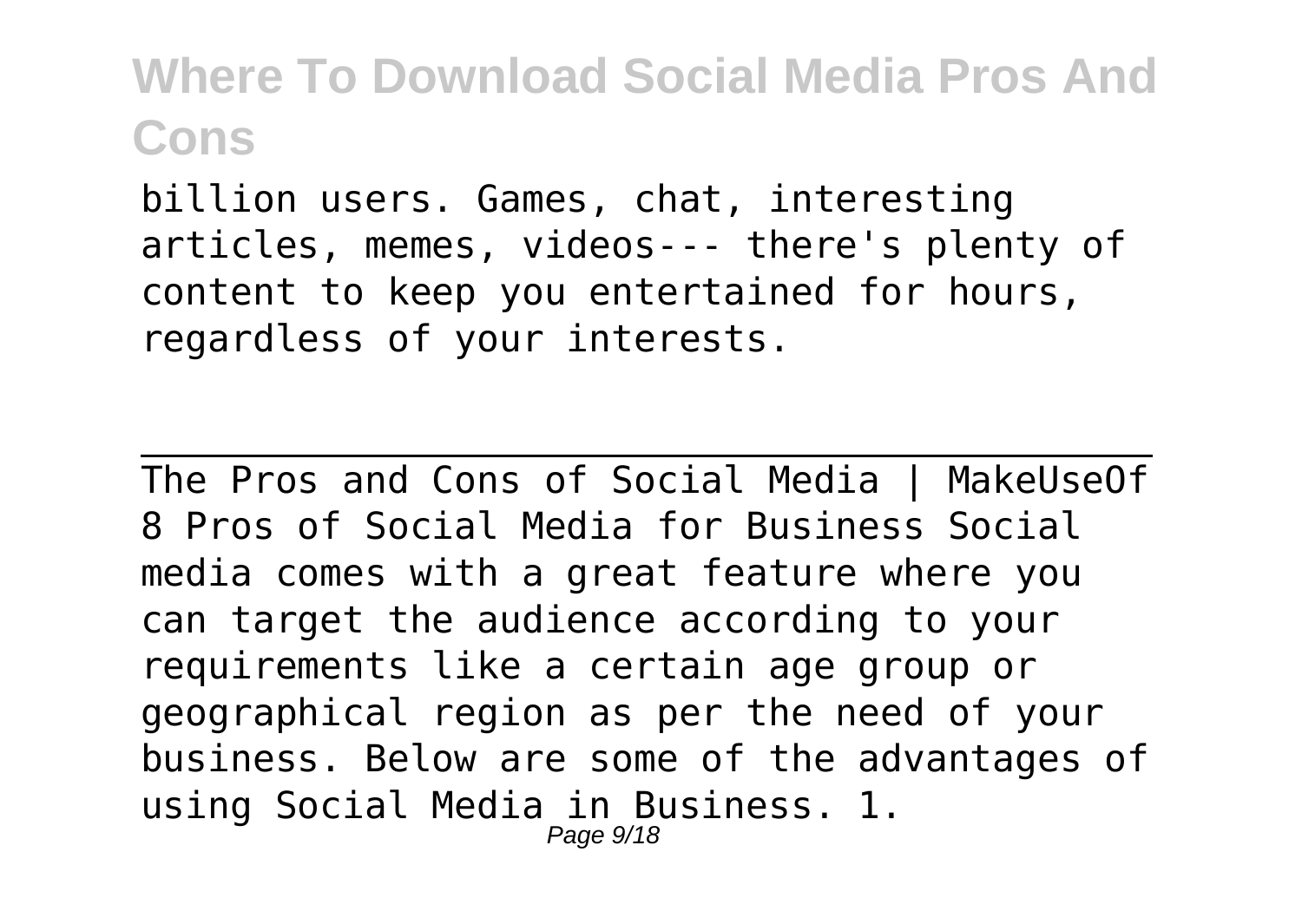15 Pros and Cons of Social Media for Business - Honest ...

Social media apps have made it extremely easy for teens to keep their friends updated on what is going on in their lives. They allow easy group conversations unlike traditional telephones. It also allows them to interact with new people from around the world. Social media is also a great way for kids to stay abreast of current events.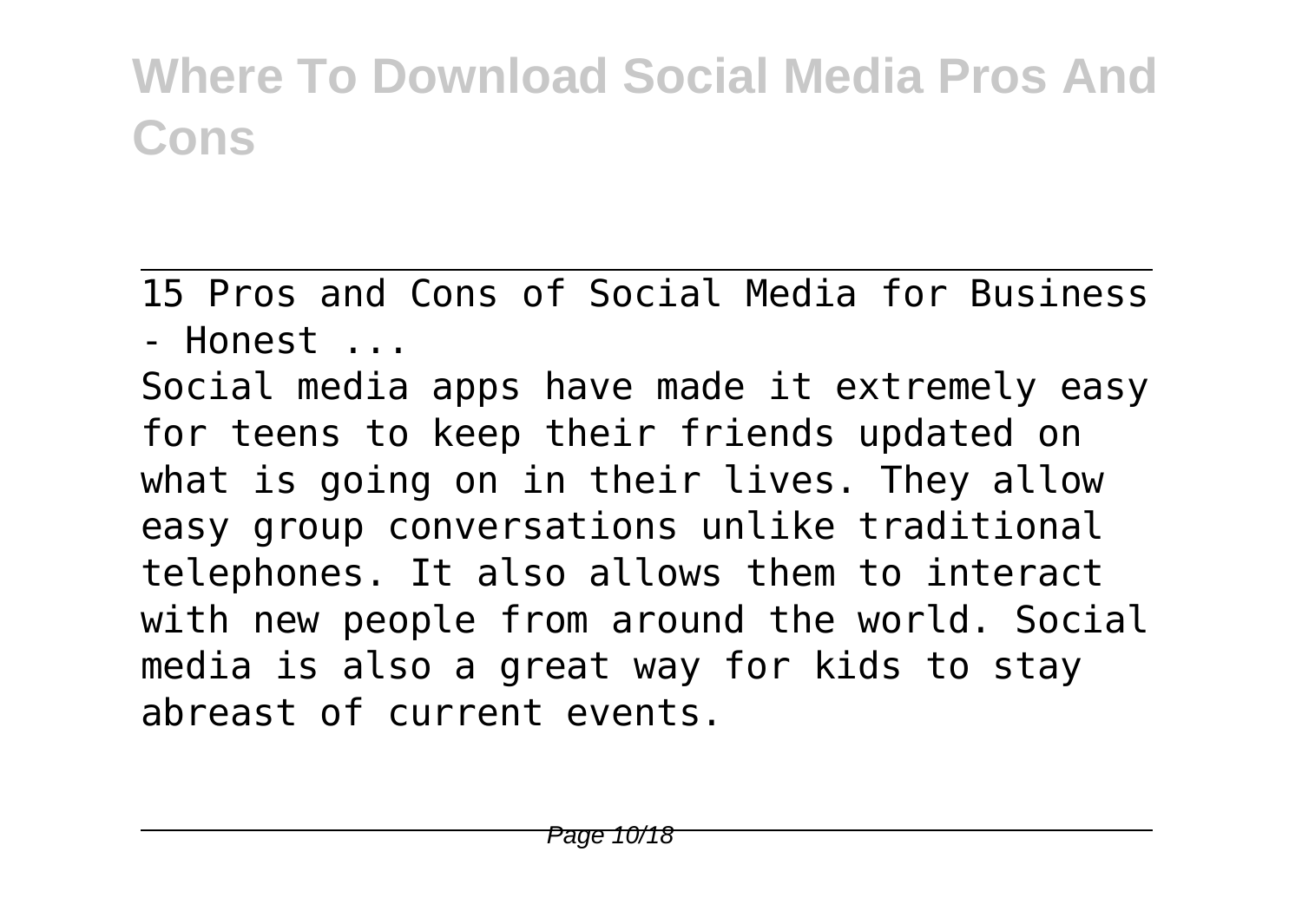7 Pros & Cons of Social Media for Teens and How Parents ...

Understanding The Impacts of Social Media: Pros and Cons By SimplilearnLast updated on Nov 13, 2020 46 1008573. Information and communication technology has changed rapidly over the past 20 years with a key development being the emergence of social media. The pace of change is accelerating. For example, the development of mobile technology has ...

Understanding The Impacts of Social Media: Pros and Cons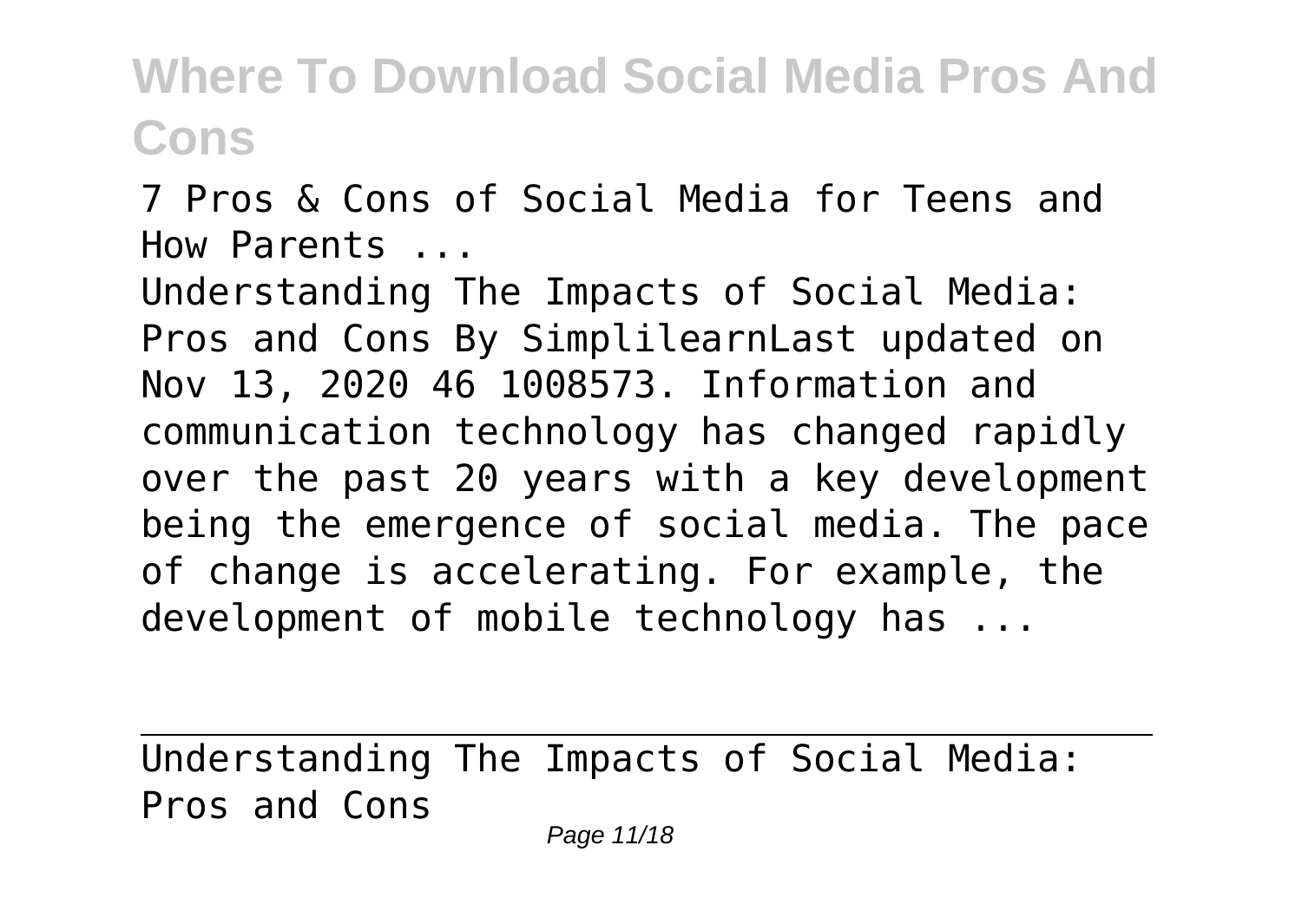The pros and cons of social media marketing show that there must be a balance achieved between these two areas. Not being on social media is not the solution, so it becomes necessary to evaluate all of the pros and cons so that each risk can be evaluated and avoided whenever possible. No gain can be achieved without risk, but too much risk ...

20 Pros and Cons of Social Media Marketing - BrandonGaille.com Social media are also making it more difficult to separate our professional and Page 12/18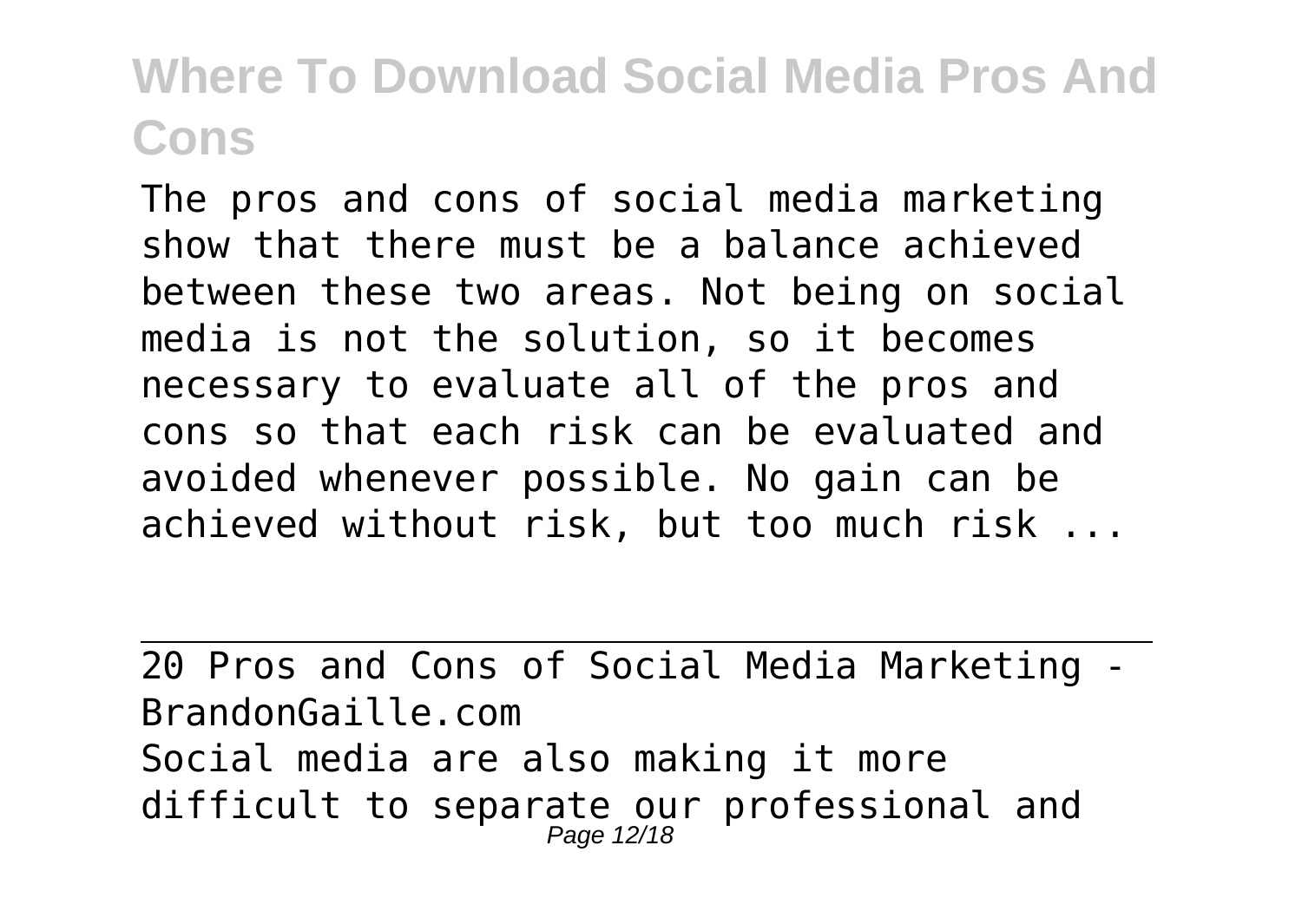social lives. We end up being "Facebook friends" with colleagues, and in some cases this may backfire. Police surveillance and social media monitoring by governments may also make you feel uncomfortable. Social media platforms store too much information about us.

Social networking pros and cons: Are social media good ... Social media (let's be honest, mainly Facebook) has made it possible to instantly share photos and updates with your entire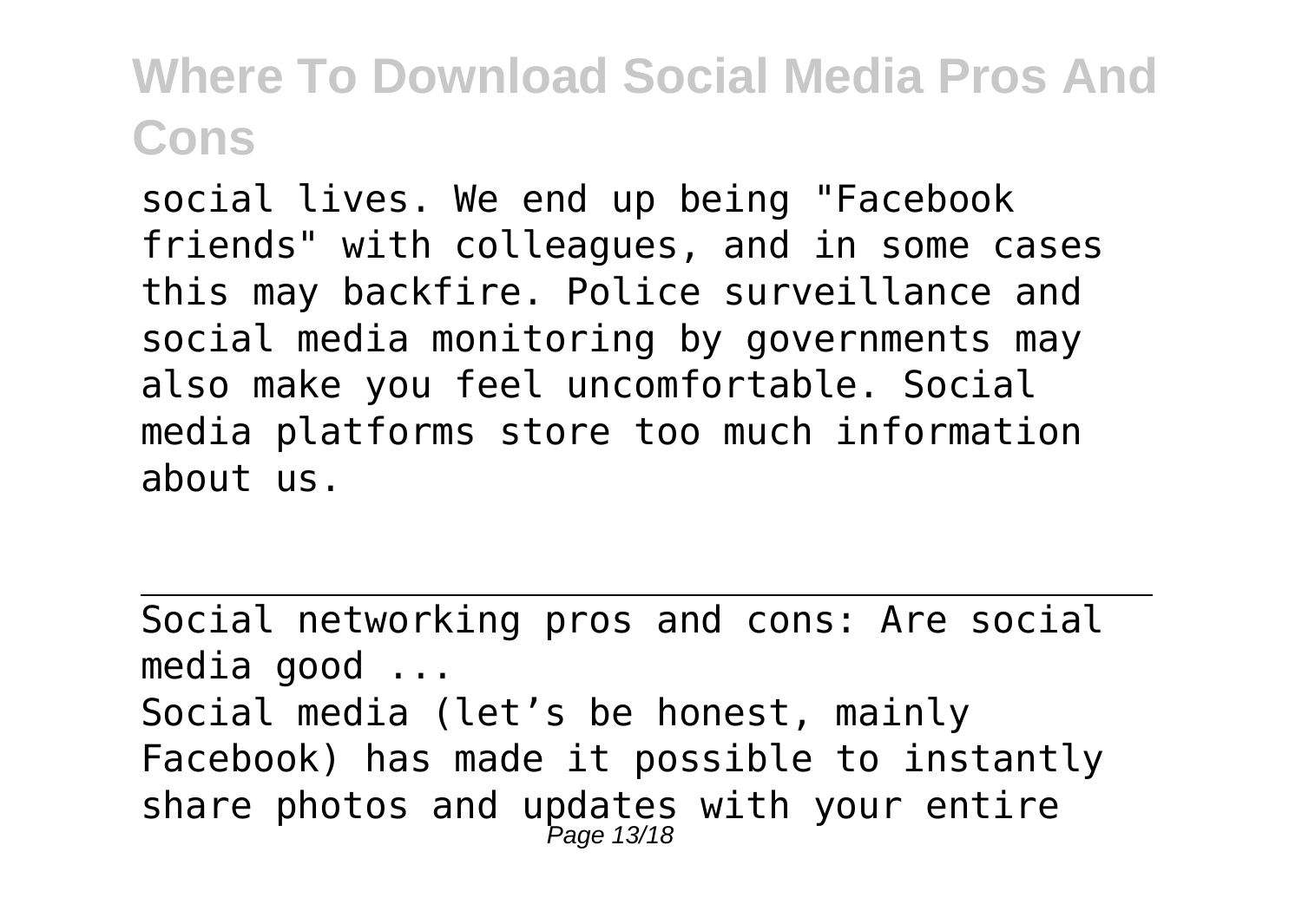network of friends and family. While a yearly family newsletter and Christmas cards are still nice, being constantly connected in that way with everyone you love is one of the huge selling points of social media platforms.

The PROs and CONs of Social Media - SEO Enterprise Social media helps people who are socially isolated or shy connect with other people. More than 25% of teens report that social media makes them feel less shy, 28% report Page 14/18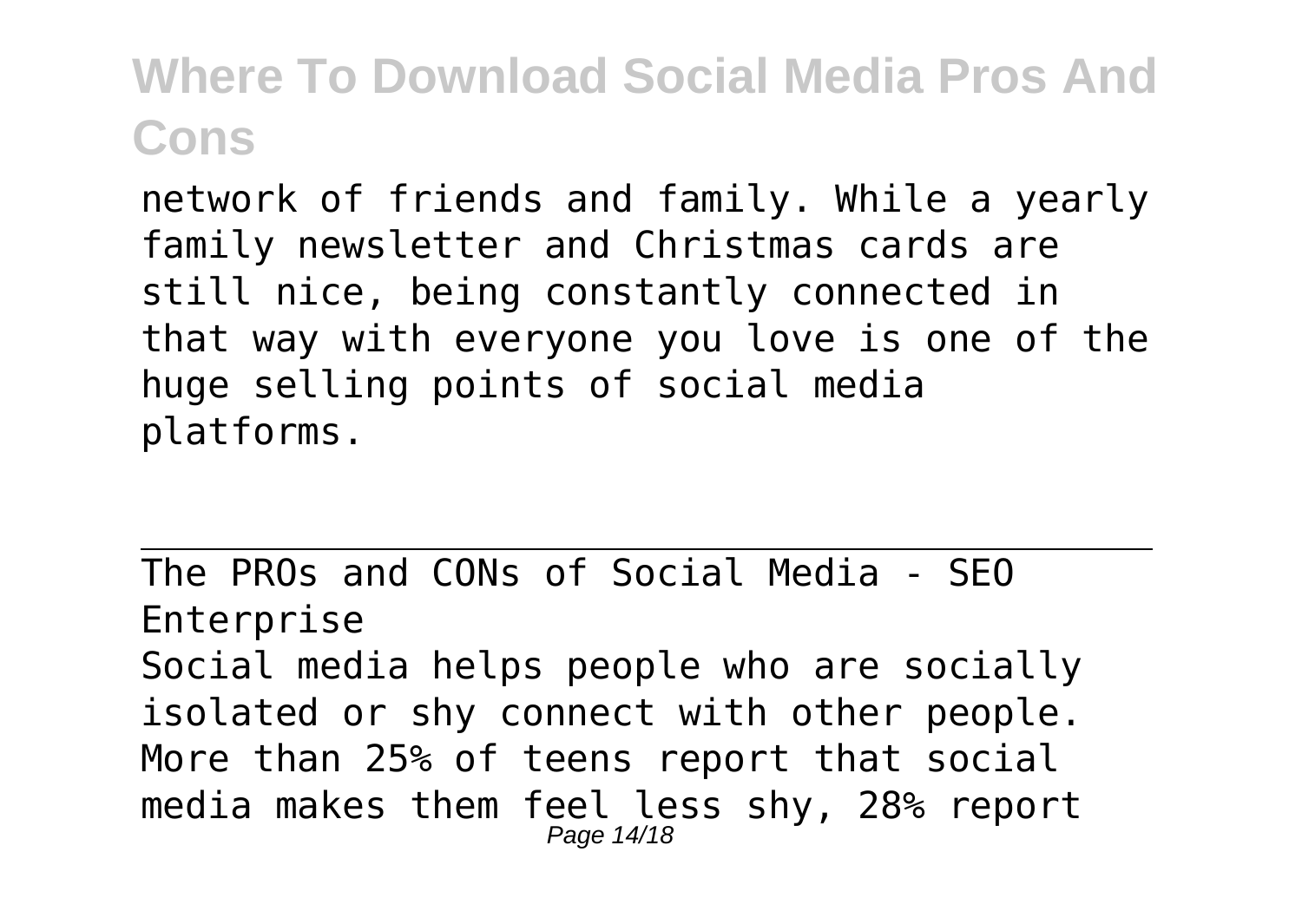feeling more outgoing, and 20% report feeling more confident (53% of teens identified as somewhat shy or "a lot" shy in general). [ 14]

Social Networking - Pros & Cons - ProCon.org Pros and Cons of Social Media Networking Like everything else, there are pros and cons of using social media for business purposes. There is no denying the fact that social media is a great place to be to engage your audience, build a friendly yet strong relationship with them and get potential Page 15/18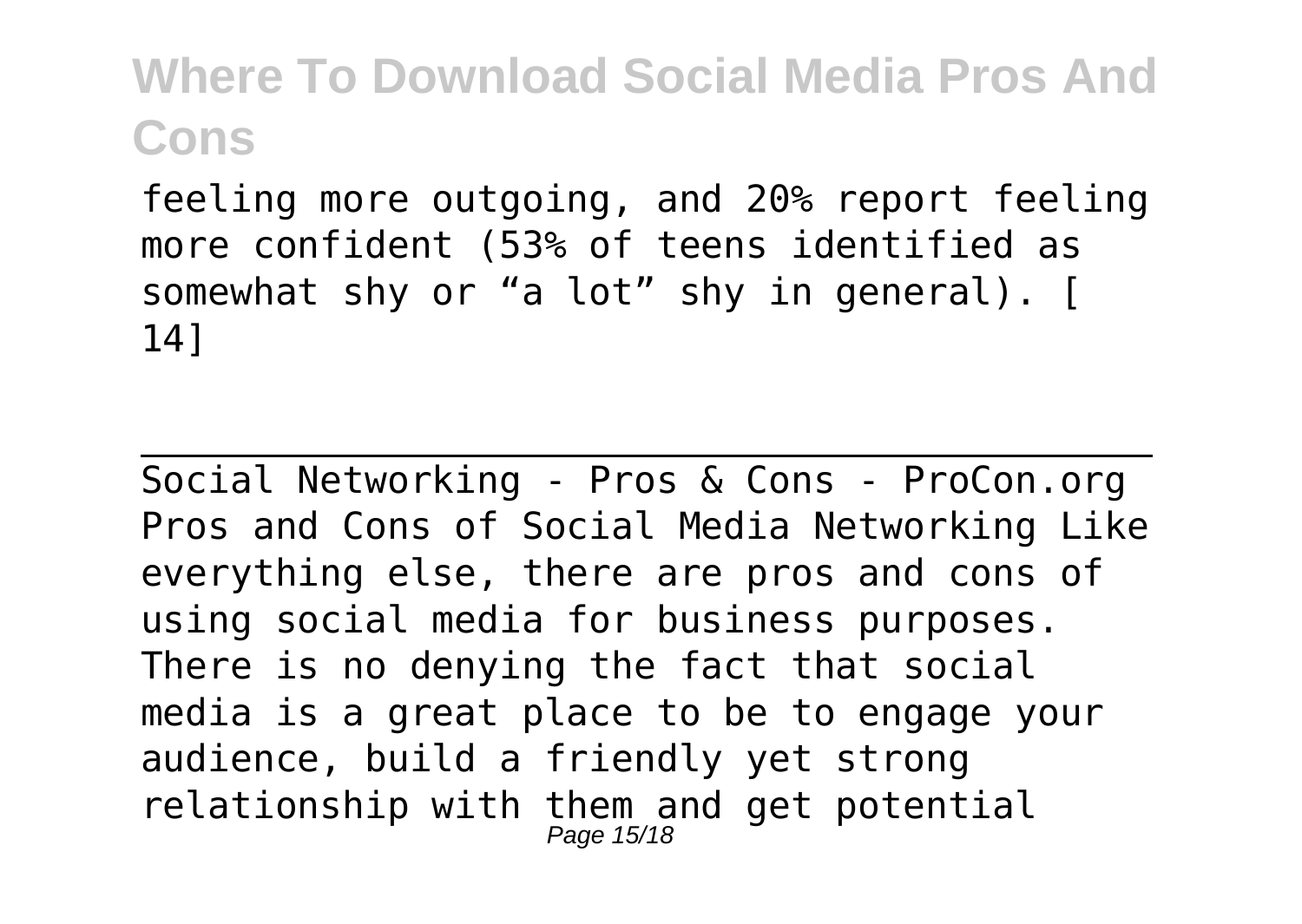customers through campaigning, but these come with a few drawbacks, too.

Pros and Cons of Social Media Networking & How It Affects ...

Pros of Social Media Cons of Social Media Advanced social connections: Social relationships have been increasing with the use of social media networking. Adults connect with their family and friends establish new relations with people belonging to different genders and age groups.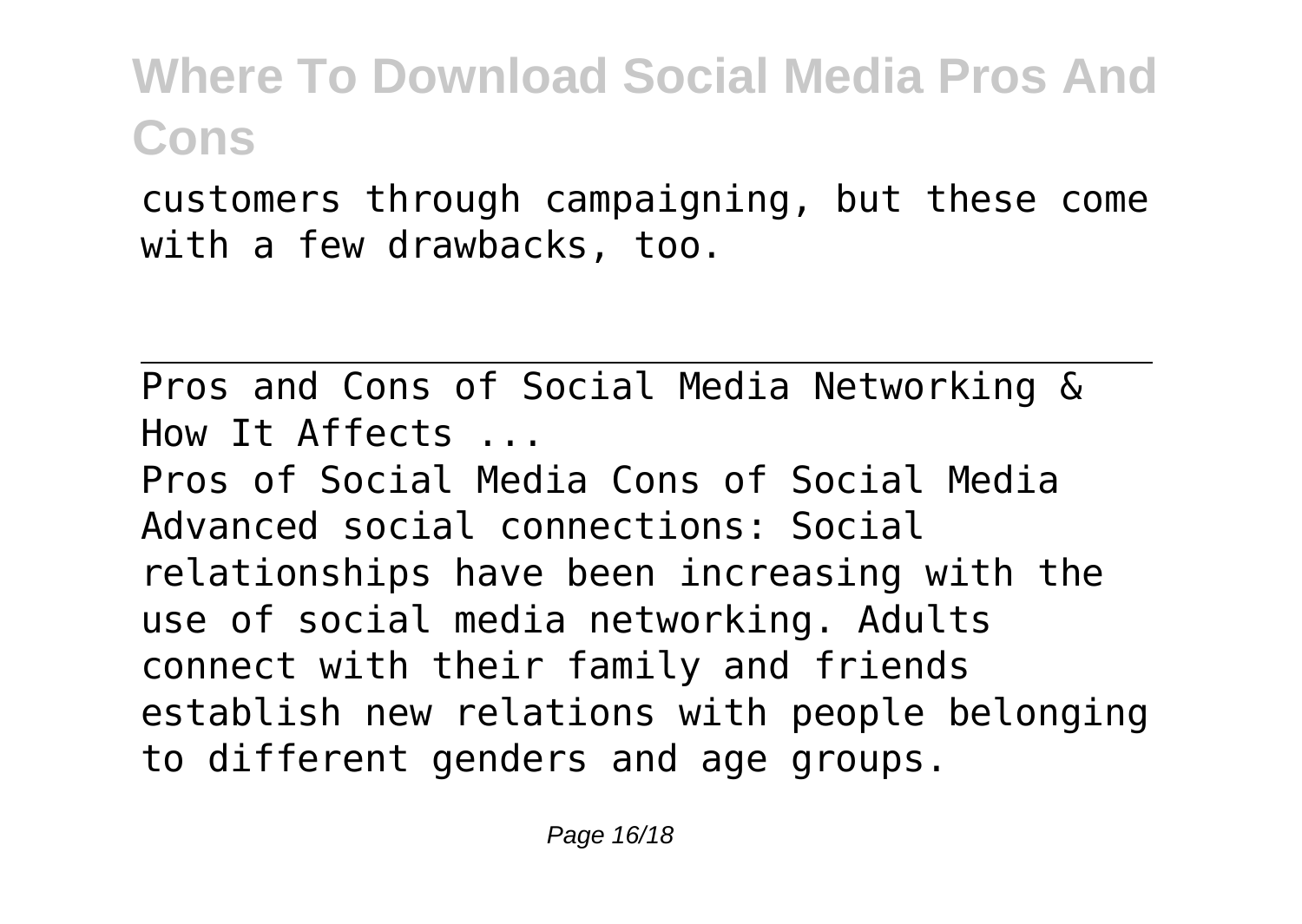Pros and Cons of Social Media Networking | Advantages ...

The Cons of Social Media Marketing for Business Just like anything else in this world, nothing is perfect, even Social Media Marketing. While there are considerable benefits with the use of SMM, there are also dangers to its use that can result in detrimental impacts to your business. 1.

The Pros and Cons of Social Media Marketing for Business ...